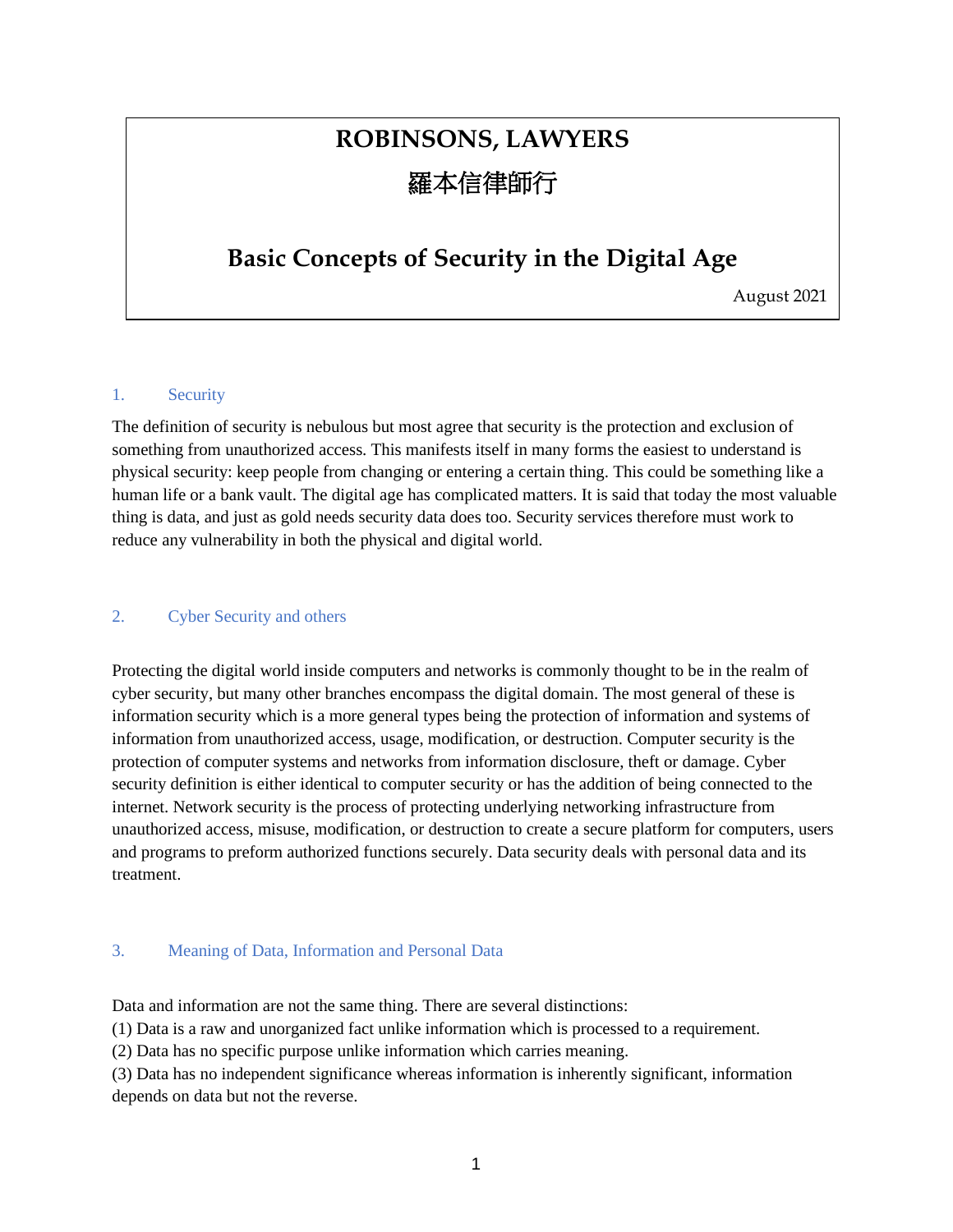## **ROBINSONS, Lawyers** 羅本信律師行

(4) Data is measured in bytes while information is measured in meanings. In brief, data is unrefined information. This definition is not universally applicable, for example information theory defines data and information differently.

Personal data is a special type of data which has certain legal requirements on its use and protection. Personal data in Hong Kong under the Personal Data (Privacy) Ordinance refers to information relating to a living individual that can be used to identify that individual. This encompasses more than just a name or residential address but also includes IP address, cookie (in a computer sense) and other factors. The definition of personal data in Hong Kong is similar to those in the EU under the General Data Protection Regulation and USA through several federal statutes such as the Children's Online Privacy Protection Act of 1998 (COPPA), the Gram-Leach-Bliley Act (GLBA), Health Insurance Portability and Accountability Act as well as state statues like the California Consumer Privacy Act and the California Privacy Rights Act of 2020, though the protections differ.

#### 4. Information Security vs Cyber Security

These two forms of security have similar definitions but they have a spurious distinction.

Information security is broader than cyber security and deals with information store on more things than computer security. Cyber security is focused on protecting the information existing on a digital substrate.

Both of these terms do ultimately relate to the same issue: protecting information and data. Cyber security primarily deals with actors in cyberspace while information security is more encompassing. The distinction between lies not in the objective but rather what they focus on.

#### 5. Data Privacy and Security

Privacy is often brought up in the realm of digital security since the digital age has allowed privacy violations impossible before. Data privacy and security is distinct from information/cyber security as it has different requirements in terms of a protection but also because it must ensure that usage complies with individual rights. Data security is the processes by which personal data is secured; data privacy is the methods for the proper collection, retention, storage, usage and destruction of data.

#### 6. The importance of security in the digital world

Information security is a prime concern to government, military, corporate, financial, medical and other actors since they now immerse themselves in a massive flow of data through the internet and other means.